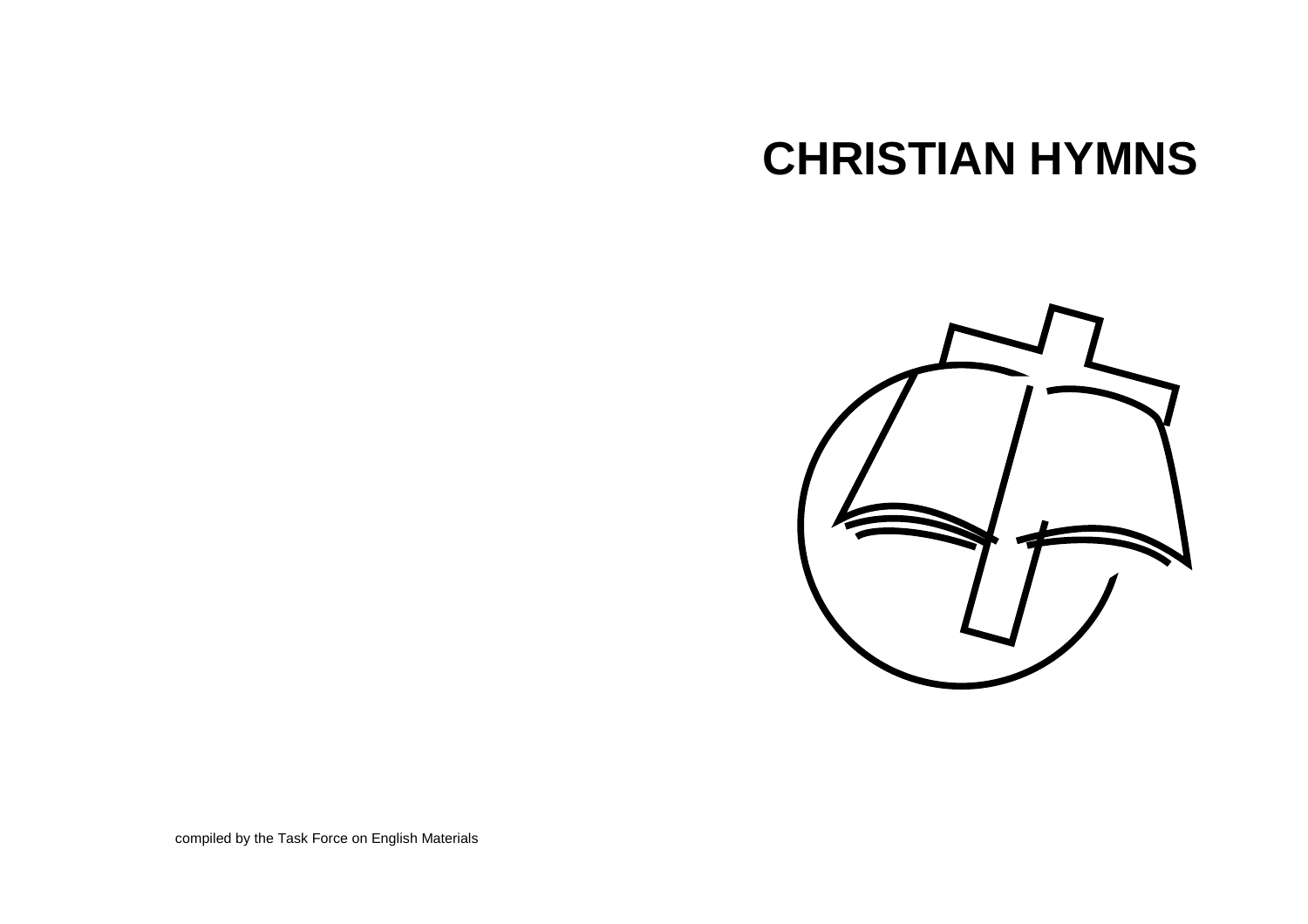## **TOPICAL DIVISIONS**

### **HYMNS LISTED ALPHABETICALLY:**

|                                   | 9  |
|-----------------------------------|----|
|                                   | 24 |
|                                   | 29 |
| All Hail The Power Of Jesus' Name | 10 |
|                                   | 46 |
|                                   | 80 |
|                                   | 32 |
|                                   | 63 |
|                                   | 33 |
|                                   | 60 |
|                                   |    |
|                                   | 88 |
|                                   | 21 |
|                                   | 92 |
| Brightly Beams Our Father's Mercy | 49 |
|                                   | 50 |
|                                   |    |
|                                   | 62 |
|                                   | 81 |
|                                   | 93 |
|                                   | 22 |
|                                   |    |
|                                   | 89 |
| Encamped Along The Hills Of Light | 90 |
|                                   | 90 |
|                                   |    |
|                                   | 91 |
|                                   | 58 |
|                                   | 52 |
|                                   | 48 |
|                                   | 33 |

| <b>TOPICAL DIVISIONS</b>                |    |                                        | 86              |
|-----------------------------------------|----|----------------------------------------|-----------------|
|                                         |    |                                        | 19              |
| PRAYER: hymns 1 through 9               |    |                                        | 20              |
| PRAISE AND WORSHIP: hymns 10 through 23 |    |                                        |                 |
| LORD'S SUPPER: hymns 24 through 32      |    |                                        | 47              |
| EVANGELISM: hymns 33 through 52         |    |                                        | 83              |
| CHRISTMAS: hymns 53 through 60          |    |                                        | 47              |
| EASTER: hymns 61 and 62                 |    |                                        | $\overline{7}$  |
| ENCOURAGEMENT: hymns 63 through 95      |    |                                        | 28              |
|                                         |    |                                        | 46              |
|                                         |    |                                        | 87              |
|                                         |    |                                        | 86              |
| HYMNS LISTED ALPHABETICALLY:            |    |                                        | 27              |
|                                         |    |                                        | 18              |
|                                         | 9  | I've Reached The Land Of Corn And Wine | 85              |
|                                         | 24 |                                        | 51              |
|                                         | 29 |                                        |                 |
| All Hail The Power Of Jesus' Name       | 10 |                                        | $6\phantom{1}6$ |
|                                         | 46 |                                        | 84              |
|                                         | 80 |                                        | 57              |
| And Can It Be That I Should Gain        | 32 |                                        |                 |
|                                         | 63 |                                        | 61              |
|                                         | 33 |                                        |                 |
|                                         | 60 |                                        | 81              |
|                                         |    |                                        | 44              |
| Be Not Dismayed Whate'er Betide         | 88 |                                        | 82              |
|                                         | 21 |                                        | 5               |
|                                         | 92 |                                        | 16              |
| Brightly Beams Our Father's Mercy       | 49 |                                        | 77              |
|                                         | 50 |                                        |                 |
|                                         |    |                                        | 14              |
|                                         | 62 |                                        |                 |
|                                         | 81 |                                        | 54              |
|                                         | 93 | O For A Thousand Tongues To Sing       | 17              |
|                                         | 22 |                                        | 38              |
|                                         |    |                                        | 29              |
|                                         | 89 |                                        | 55              |
|                                         | 90 |                                        | 20              |
|                                         | 90 |                                        | 23              |
|                                         |    |                                        | 30              |
|                                         | 91 |                                        | 94              |
|                                         | 58 |                                        | 78              |
|                                         | 52 |                                        |                 |
|                                         | 48 |                                        | 41              |
|                                         | 33 |                                        | 42              |
|                                         |    |                                        |                 |